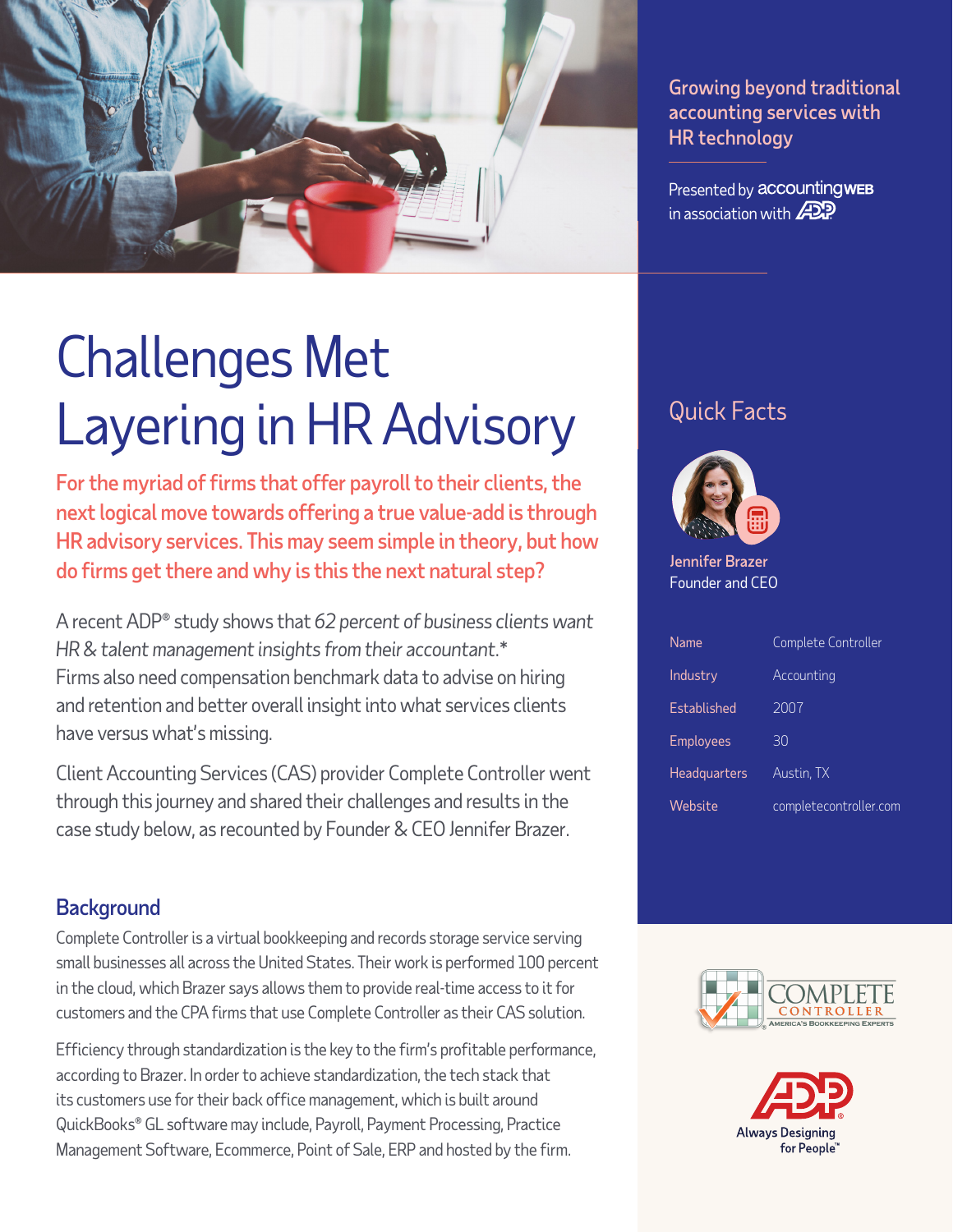Each pay period we're saving on average 15-30 minutes per client, per month thanks to Accountant Connect."

-Jennifer Brazer, Founder and CEO



#### The Problem/Challenge

The firm found that not all tech stack components are built for seamless integration, which would be exceedingly efficient. Instead, they found themselves working with bridges, connectors, macros, anything that will allow them to push the data to the GL. This was particularly at issue with payroll work.

#### The Process

At the beginning of each customer relationship the firm was forced to work with any existing back office solutions a customer already had in their tech stack. Early on, though, Complete Controller begins the process of advising customers about the streamlining of various operations to increase accuracy and reliability.

The firm is most often introduced to new products because one of their clients has it in their stack and they are actually impressed by its performance. It integrates beautifully, solves a problem, is reasonably priced, and development is ongoing. "That last part is a must," says Brazer. "The companies that we choose to work with must be nimble innovators. If they aren't able and willing to make modifications to meet the changing needs of customers, they aren't a good fit."

Another requirement for Complete Controller is full integration. Brazer says it is rare when they find a solution that fully integrates with the central GL, but it does happen. Their latest experience with this occurred when the firm was introduced to ADPs Accountant Connect<sup>SM</sup> platform.

She describes the integration as "full, flexible, and under our control. Many payroll solutions tout full integration but when you get into real life scenarios you find that either you have to pay them to set up the mapping, which means you have to rely on them when the setup needs to be fine-tuned, or you have to use a bridge or connector that has its own quirks."

### The Result

Complete Controller currently has a large client base supported by staff nationwide. They are seeing increased efficiency through automating their payroll reporting needs and seamlessly pushing this data into QuickBooks. Thanks to Accountant Connect, the amount of time they now save each period depends upon our customer's payroll frequency, but on average they are seeing 15 – 30 minutes per client, per month.

"For us this is a very big deal," said Brazer. "If that savings is spread across our entire client base at our bookkeeping hourly rate we will see a three percent increase in efficiency. Because we share portfolio profitability with our bookkeepers, this makes them happy too. Efficiency is great, but not at the cost of accuracy."

In addition, the firm enjoys having the capability of ensuring accuracy through the GL mapping coupled with the increased efficiency.